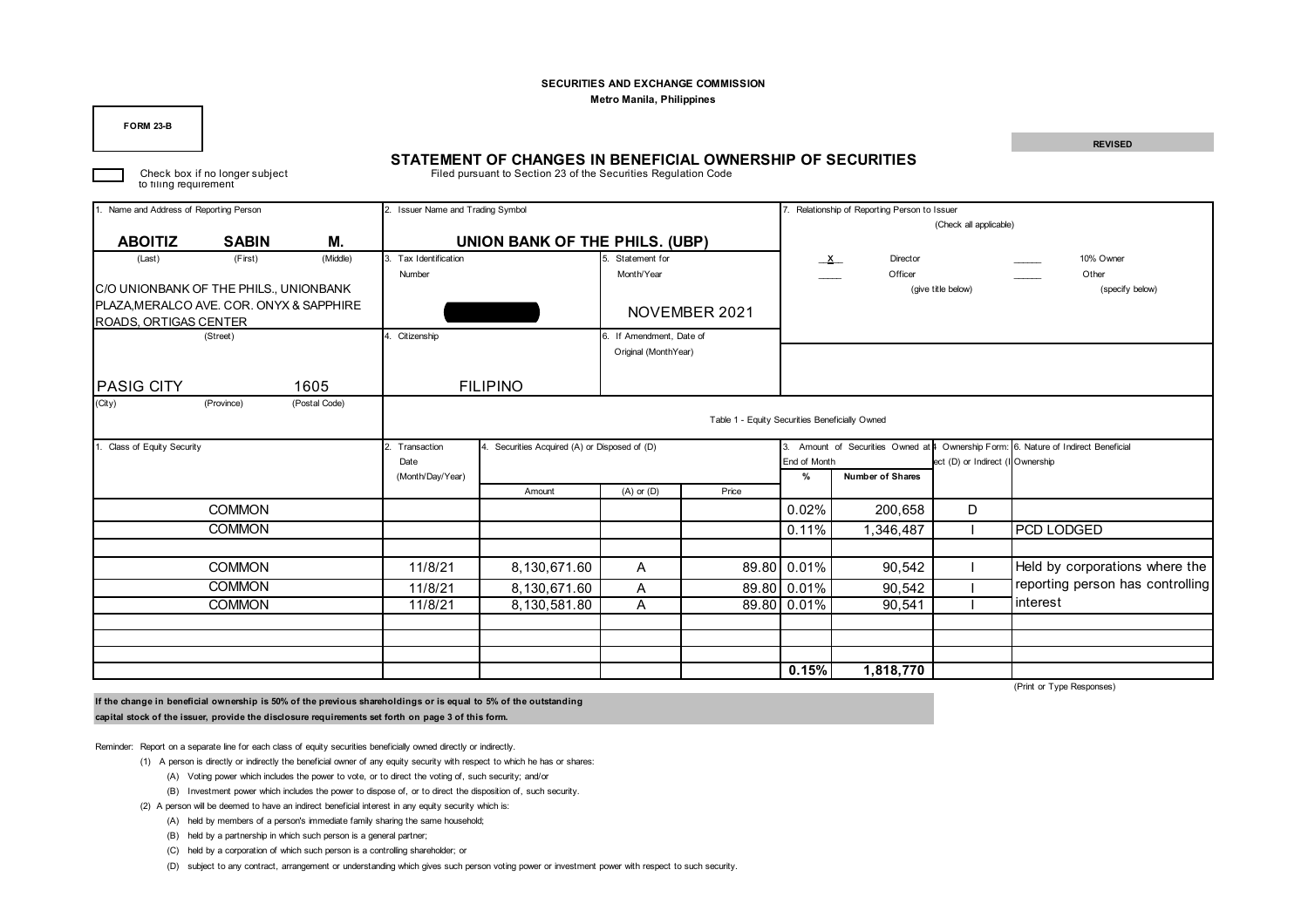#### **FORM 23-B** (continued) **Table II - Derivative Securities Acquired, Disposed of, or Beneficially Owned (e.g., warrants, options, convertible securities)**

| 1. Derivative Security | 2. Conversion or<br><b>Exercise Price</b><br>of Derivative<br>Security | Transaction<br>Date<br>(Month/Day/Yr) | 4. Number of Derivative Securities<br>Acquired (A) or Disposed of (D)<br>Amount<br>$(A)$ or $(D)$ |  | 5. Date<br>Exercisable and<br><b>Expiration Date</b><br>(Month/Day/Year)<br>Date Exercisable<br>Expiration<br>Date |  | 6. Title and Amount of<br><b>Underlying Securities</b><br>Amount or<br>Title<br>Number |           | 7. Price of<br>Derivative<br>Security | 8. No. of<br>Derivative<br>Securities<br><b>Beneficially</b><br>Owned at<br>End of<br>Month | 9. Owner-<br>ship Form<br>of Derivative<br>Security;<br>Direct (D)<br><b>or</b><br>Indirect $(I)$ * | 10. Nature<br>of Indirect<br>Beneficial<br>Ownership |
|------------------------|------------------------------------------------------------------------|---------------------------------------|---------------------------------------------------------------------------------------------------|--|--------------------------------------------------------------------------------------------------------------------|--|----------------------------------------------------------------------------------------|-----------|---------------------------------------|---------------------------------------------------------------------------------------------|-----------------------------------------------------------------------------------------------------|------------------------------------------------------|
|                        |                                                                        |                                       |                                                                                                   |  |                                                                                                                    |  |                                                                                        | of Shares |                                       |                                                                                             |                                                                                                     |                                                      |
|                        |                                                                        |                                       |                                                                                                   |  |                                                                                                                    |  |                                                                                        |           |                                       |                                                                                             |                                                                                                     |                                                      |
| N.A.                   |                                                                        |                                       |                                                                                                   |  |                                                                                                                    |  |                                                                                        |           |                                       |                                                                                             |                                                                                                     |                                                      |
|                        |                                                                        |                                       |                                                                                                   |  |                                                                                                                    |  |                                                                                        |           |                                       |                                                                                             |                                                                                                     |                                                      |
|                        |                                                                        |                                       |                                                                                                   |  |                                                                                                                    |  |                                                                                        |           |                                       |                                                                                             |                                                                                                     |                                                      |
|                        |                                                                        |                                       |                                                                                                   |  |                                                                                                                    |  |                                                                                        |           |                                       |                                                                                             |                                                                                                     |                                                      |
|                        |                                                                        |                                       |                                                                                                   |  |                                                                                                                    |  |                                                                                        |           |                                       |                                                                                             |                                                                                                     |                                                      |
|                        |                                                                        |                                       |                                                                                                   |  |                                                                                                                    |  |                                                                                        |           |                                       |                                                                                             |                                                                                                     |                                                      |
|                        |                                                                        |                                       |                                                                                                   |  |                                                                                                                    |  |                                                                                        |           |                                       |                                                                                             |                                                                                                     |                                                      |
|                        |                                                                        |                                       |                                                                                                   |  |                                                                                                                    |  |                                                                                        |           |                                       |                                                                                             |                                                                                                     |                                                      |
|                        |                                                                        |                                       |                                                                                                   |  |                                                                                                                    |  |                                                                                        |           |                                       |                                                                                             |                                                                                                     |                                                      |
|                        |                                                                        |                                       |                                                                                                   |  |                                                                                                                    |  |                                                                                        |           |                                       |                                                                                             |                                                                                                     |                                                      |

Explanation of Responses:

**Signature of Reporting Person**  Sabin M. Aboitiz

11/8/21

Date

Note: File **three (3**) copies of this form, one of which must be manually signed. Attach additional sheets if space provided is insufficient.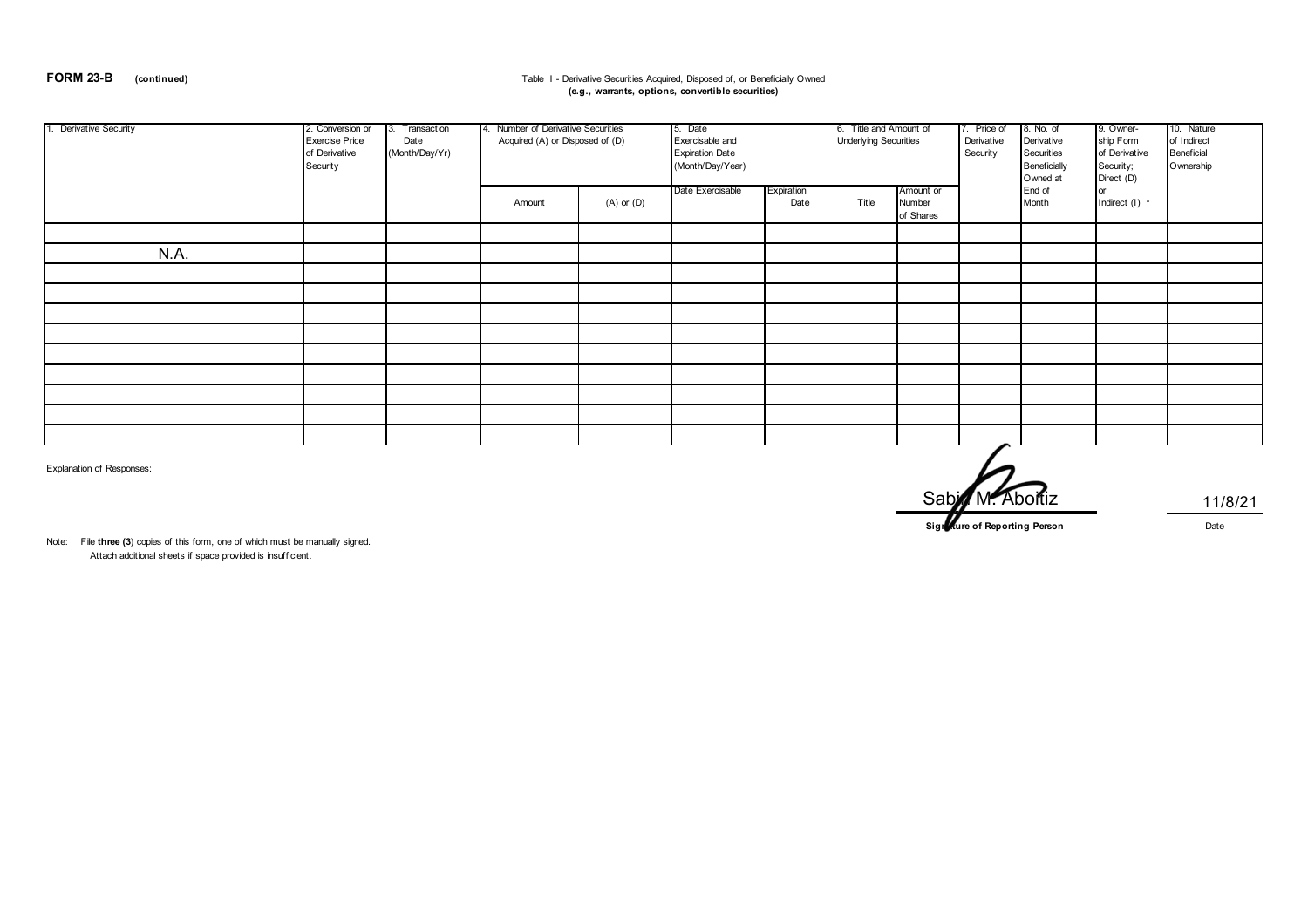# **DISCLOSURE REQUIREMENTS IN CASE OF MATERIAL CHANGES IN BENEFICIAL OWNERSHIP (50% INCREASE/DECREASE OR EQUIVALENT TO 5% OF THE OUTSTANDING CAPITAL STOCK OF ISSUER)**

#### **Item 1. Security and Issuer**

State the title of the class of equity securities to which this Form relates and the name and address of the principal executive offices of the issuer of such securities.

## **Item 2. Identity and Background**

If the person filing this Form is a corporation, partnership, syndicate or other group of persons, state its name, the province, country or other place of its organization, its principal business, the address of its principal office and the information required by (d) and (e) of this Item. If the person filing this statement is a natural person, provide the information specified in (a) through (f) of this Item with respect to such person(s).

### a. Name;

- b. Residence or business address;
- c. Present principal occupation or employment and the name, principal business and address of any corporation or other organization in which such employment is conducted;
- d. Whether or not, during the last five years, such person has been convicted in a criminal proceeding (excluding traffic violations or similar misdemeanors) and, if so, give the dates, nature of conviction, name and location of court, any penalty imposed, or other disposition of the case;
- e. Whether or not, during the last five years, such person was a party to a civil proceeding of a judicial or administrative body of competent jurisdiction, domestic or foreign, and as a result of such proceeding was or is subject to any order, judgment or decree, not subsequently reversed, suspended or vacated, permanently or temporarily enjoining, barring, suspending or otherwise limiting involvement in any type of business, securities, commodities or banking; and
- f. Citizenship.

## **Item 3. Purpose of Transaction**

State the purpose or purposes of the acquisition of securities of the issuer. Describe any plans or proposals which the reporting persons may have which relate to or would result in:

- a. The acquisition by any person of additional securities of the issuer, or the disposition of securities of the issuer;
- b. An extraordinary corporate transaction, such as a merger, reorganization or liquidation, involving the issuer or any of its subsidiaries;
- c. A sale or transfer of a material amount of assets of the issuer or of any of its subsidiaries;
- d. Any change in the present board of directors or management of the issuer, including any plans or proposals to change the number or term of directors or to fill any existing vacancies on the board;
- e. Any material change in the present capitalization or dividend policy of the issuer;
- f. Any other material change in the issuer's business or corporate structure;
- g. Changes in the issuer's charter, bylaws or instruments corresponding thereto or other actions which may impede the acquisition of control of the issuer by any person;
- h. Causing a class of securities of the issuer to be delisted from a securities exchange;
- i. Any action similar to any of those enumerated above.